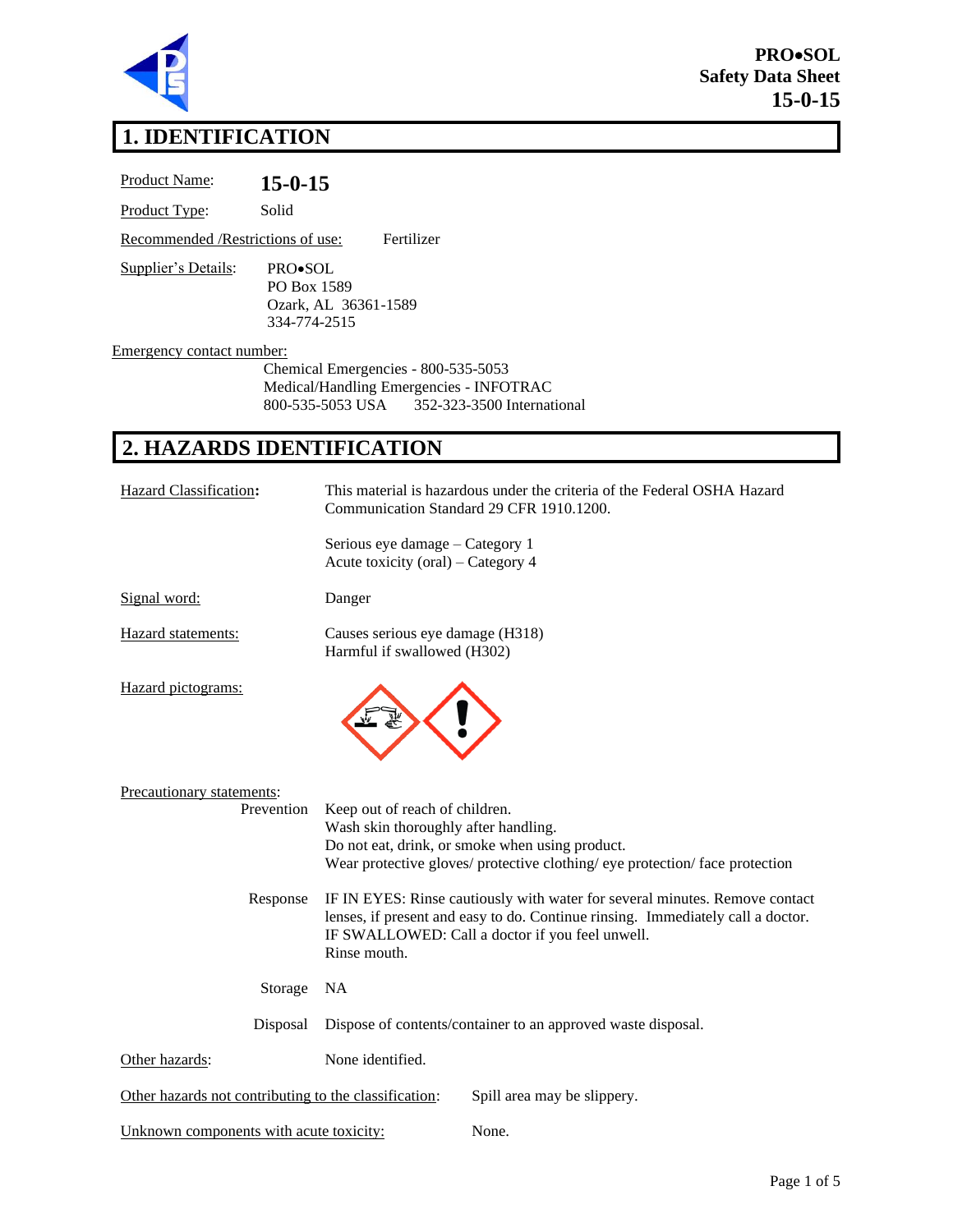

### **3. COMPOSITION/INFORMATION ON INGREDIENTS**

This product is a mixture

| Chemical name/component | CAS#       | Concentration |
|-------------------------|------------|---------------|
| Calcium Nitrate         | 15245-12-2 | $>50 - 55\%$  |
| Potassium Nitrate       | 7757-79-1  | $>25 - 40\%$  |
| <b>Ammonium Nitrate</b> | 6484-52-2  | $>5 - 20\%$   |
| Fe EDTA                 | 15708-41-5 | $< 1\%$       |
| Mn EDTA                 | 15375-84-5 | $< 1\%$       |
| Cu EDTA                 | 14025-15-1 | $< 1\%$       |
| Zn EDTA                 | 14025-21-9 | $< 1\%$       |
| Sodium Borate           | 12280-03-4 | $< 0.1\%$     |
| Sodium Molybdate        | 10102-40-6 | $< 0.1\%$     |

#### **4. FIRST-AID MEASURES**

scription of first aid measures:

| Eye Contact --If in eyes:  |
|----------------------------|
| Skin Contact - If on skin: |
| Inhalation -- If inhaled:  |
| Ingestion -- If ingested:  |

Flush with water for 15 minutes. Call a doctor for treatment if irritation persists. Wash thoroughly with soap and water. Launder clothing before reuse. Remove affected person from source of exposure. Call 911 if breathing is difficult. Do not induce vomiting. Get medical attention. Have the product label with you when calling a doctor or going for treatment.

Indication of any immediate medical attention and special treatment needed: No additional information available.

### **5. FIRE-FIGHTING MEASURES**

#### Extinguishing media:

| Suitable extinguishing media:    | Water fog, foam or spray, dry chemical, carbon dioxide, sand                  |
|----------------------------------|-------------------------------------------------------------------------------|
| Unsuitable extinguishing media:  | None                                                                          |
| Special hazards arising from the | Material is not combustible. Product packaging is not self-ignitable, but may |
| substance or mixture:            | support combustion.                                                           |
|                                  |                                                                               |
| Advice for firefighters:         |                                                                               |
| Firefighting instructions:       | Use extinguishing media appropriate for the surrounding materials.            |
| Protection during                | Wear appropriate protective equipment and self-contained breathing apparatus  |
| firefighting:                    | (SCBA) with a full face-piece operated in positive pressure mode.             |

Other information: Do not allow run-off from fire-fighting to enter drains or water courses.

#### **6. ACCIDENTAL RELEASE MEASURES**

Personal precautions, protective equipment, and emergency procedures:

Use protective equipment to prevent contact with skin and eyes or inhalation of dust. Use site specific emergency procedures if product is released. Prevent entry to sewers and public surface waters per site specific containment procedures.

Methods and material for containment and cleaning up:

Use mechanical means. Store material in suitable containers for recycle or disposal. Minimize dust generation.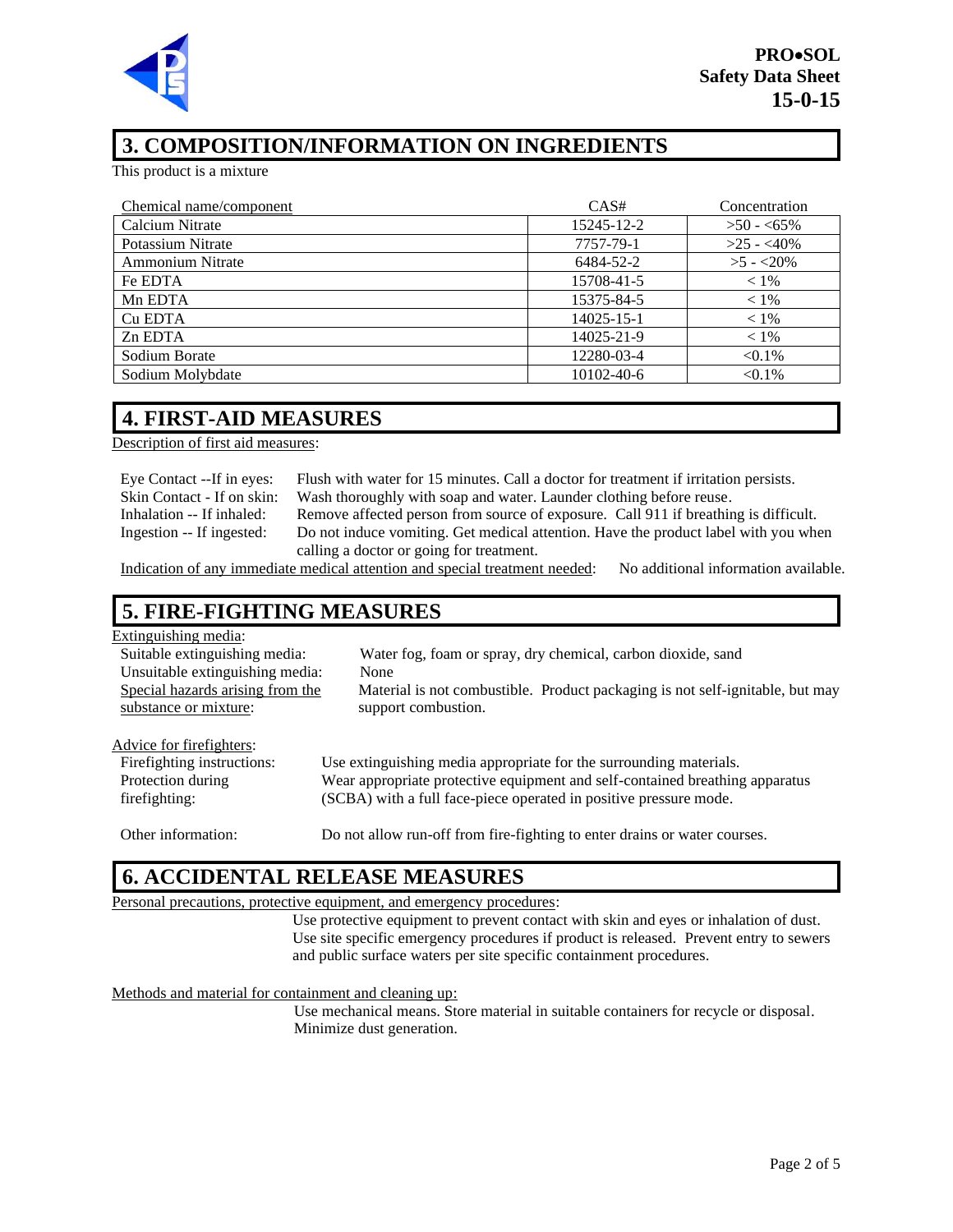

## **7. HANDLING AND STORAGE**

Precaution for safe handling: Avoid contact with skin and eyes. After handling, wash hands thoroughly with soap and water. Avoid generating and breathing dust. Wash before eating and drinking. Safe Storage conditions: Store in a dry, cool, and well-ventilated area. Protect from weather.<br>Incompatible materials: Strong alkaline or acid compounds. Strong alkaline or acid compounds.

## **8. EXPOSURE CONTROL/PERSONAL PROTECTION**

Exposure limits are listed below, if they exist:

| Component                     | Regulation                  | Type of listing | Value/Notation                                       |
|-------------------------------|-----------------------------|-----------------|------------------------------------------------------|
| $Dust - inhalable particles$  | <b>ACGIH</b>                | <b>TWA</b>      | $10 \text{ mg/m}^3$                                  |
| $Dust$ – respirable particles | <b>ACGIH</b>                | <b>TWA</b>      | $3 \text{ mg/m}^3$                                   |
| Manganese compounds           | <b>ACGIH / NIOSH</b>        | <b>TWA</b>      | $0.02 \text{ mg/m}^3/1 \text{ mg/m}^3$               |
| Copper compounds              | <b>OSHA / ACGIH / NIOSH</b> | <b>TWA</b>      | $1 \text{ mg/m}^3/1 \text{ mg/m}^3/1 \text{ mg/m}^3$ |
| Molybdenum, soluble compounds | OSHA / ACGIH                | <b>TWA</b>      | 5 mg/m <sup>3</sup> / 0.5 mg/m <sup>3</sup>          |
| Zinc compounds (dust)         | ACGIH                       | TWA             | $10 \text{ mg/m}^3$                                  |

| Engineering controls:                                                | Use adequate ventilation to prevent exposure.                                                                                                                                              |
|----------------------------------------------------------------------|--------------------------------------------------------------------------------------------------------------------------------------------------------------------------------------------|
| Personal protective measures:                                        |                                                                                                                                                                                            |
| Hand protection:                                                     | Wear suitable protective gloves to prevent direct exposure.                                                                                                                                |
| Eye protection:                                                      | Safety glasses with side shields or tight fitting goggles.                                                                                                                                 |
| Skin and body protection:                                            | Wear long sleeved clothing or other suitable clothing to prevent skin<br>exposure.                                                                                                         |
| Respiratory protection:                                              | Where dust is generated and appropriate engineering controls cannot<br>maintain acceptable levels, use appropriate respiratory protection equipment<br>to prevent inhalation of materials. |
| Special requirements for PPE,<br>protective clothing or respirators: | No specialty PPE requirements beyond those previously identified.                                                                                                                          |

## **9. PHYSICAL AND CHEMICAL PROPERTIES**

| Physical state:              | Solid                       | Vapor pressure:        | <b>NA</b>                |
|------------------------------|-----------------------------|------------------------|--------------------------|
| Color:                       | Pale Blue                   | Vapor density:         | <b>NA</b>                |
| Odor:                        | <b>Odorless</b>             | Relative density       | $62$ lbs/ft <sup>3</sup> |
| Odor threshold:              | NA.                         | Solubility:            | 100% Soluble in Water    |
| $pH$ :                       | 4.0-5.0 at 5% concentration | Partition coefficient: | <b>NA</b>                |
| Melting point/freezing       | <b>NA</b>                   | Auto ignition temp:    | <b>NA</b>                |
| point:                       |                             |                        |                          |
| Initial boiling point/range: | NA                          | Decomposition temp:    | <b>NA</b>                |
| Flashpoint:                  | NA.                         | Viscosity:             | NA.                      |
| Evaporation rate:            | NA.                         |                        |                          |
| Flammability (solid gas):    | <b>NA</b>                   |                        |                          |
| Upper/lower flammability     | NA.                         |                        |                          |
| or explosive limits:         |                             |                        |                          |

Other information: No additional information.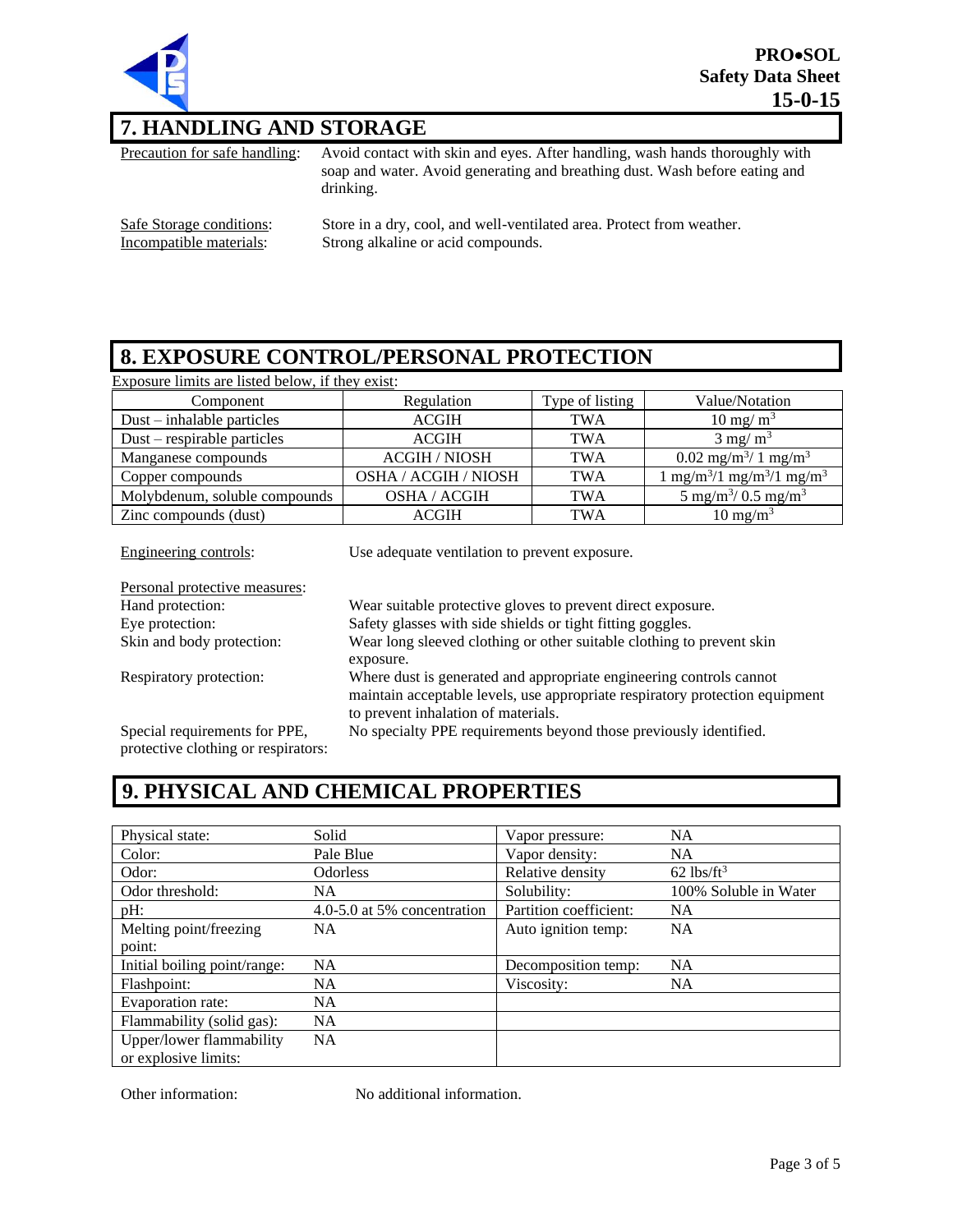

## **10. STABILITY AND REACTIVITY**

Reactivity: This product is stable under normal conditions of use, storage and transport.

Chemical stability: This product is stable at ambient temperatures and atmospheric pressures.

Other:

Hazardous reactions: None determined. Conditions to avoid: Avoid high temperatures. Prevent contact with moisture or incompatible materials. Incompatible materials: Strong alkaline or acid compounds. Hazardous decomposition products: Metal and sulfur fumes when excessive heat is applied.

## **11. TOXICOLOGICAL INFORMATION**

| Likely routes of exposure:<br>Inhalation, Ingestion, Skin contact, Eye contact |                                                         |                 |  |
|--------------------------------------------------------------------------------|---------------------------------------------------------|-----------------|--|
| Symptoms/injuries after inhalation:                                            | High concentrations of dust may irritate the throat and |                 |  |
|                                                                                | respiratory system and cause coughing.                  |                 |  |
| Harmful if swallowed.<br>Symptoms/injuries after Ingestion:                    |                                                         |                 |  |
| Symptoms/injuries after skin contact:                                          | Prolonged contact may cause skin irritation             |                 |  |
| Symptoms/injuries after eye contact:                                           | Causes serious eye damage.                              |                 |  |
| Acute toxicity:                                                                | Mixture based on components' toxicity.                  |                 |  |
| Reproductive toxicity:                                                         | No relevant data found.                                 |                 |  |
| Specific Target Organ Toxicity-S E:                                            | No relevant data found.                                 |                 |  |
| Specific Target Organ Toxicity-R E:                                            | No relevant data found.                                 |                 |  |
| Carcinogenicity:                                                               | Not classified.                                         |                 |  |
| NTP (National Toxicology Program):                                             |                                                         | Not classified. |  |
| IARC (International Agency for Research on Cancer):                            |                                                         | Not classified. |  |
| ACGIH (American Conference of Governmental Industrial Hygienists):             |                                                         | Not classified. |  |

## **12. ECOLOGICAL INFORMATION**

Toxicity: No testing data available. Bioaccumulative potential: No data is available. Mobility in soil: No data is available. Other adverse effects: No further relevant information available.

Persistence and degradability: No data is available on the degradability of this product.

### **13. DISPOSAL CONSIDERATIONS**

Waste treatment methods: Recommend recycling excess product if at all possible. Avoid sewage and landfill disposal. Place contaminated material in suitable, labeled containers for disposal. See section 8 for exposure control information.

### **14. TRANSPORT INFORMATION**

#### **DOT: Not regulated for transport**

This information is not intended to convey all specific regulatory or operational requirements/information relating to this product. Transportation classifications may vary by container volume and may be influenced by regional or country variations in regulations. It is the responsibility of the transporting organization to follow all applicable laws, regulations and rules relating to the transportation of the material.